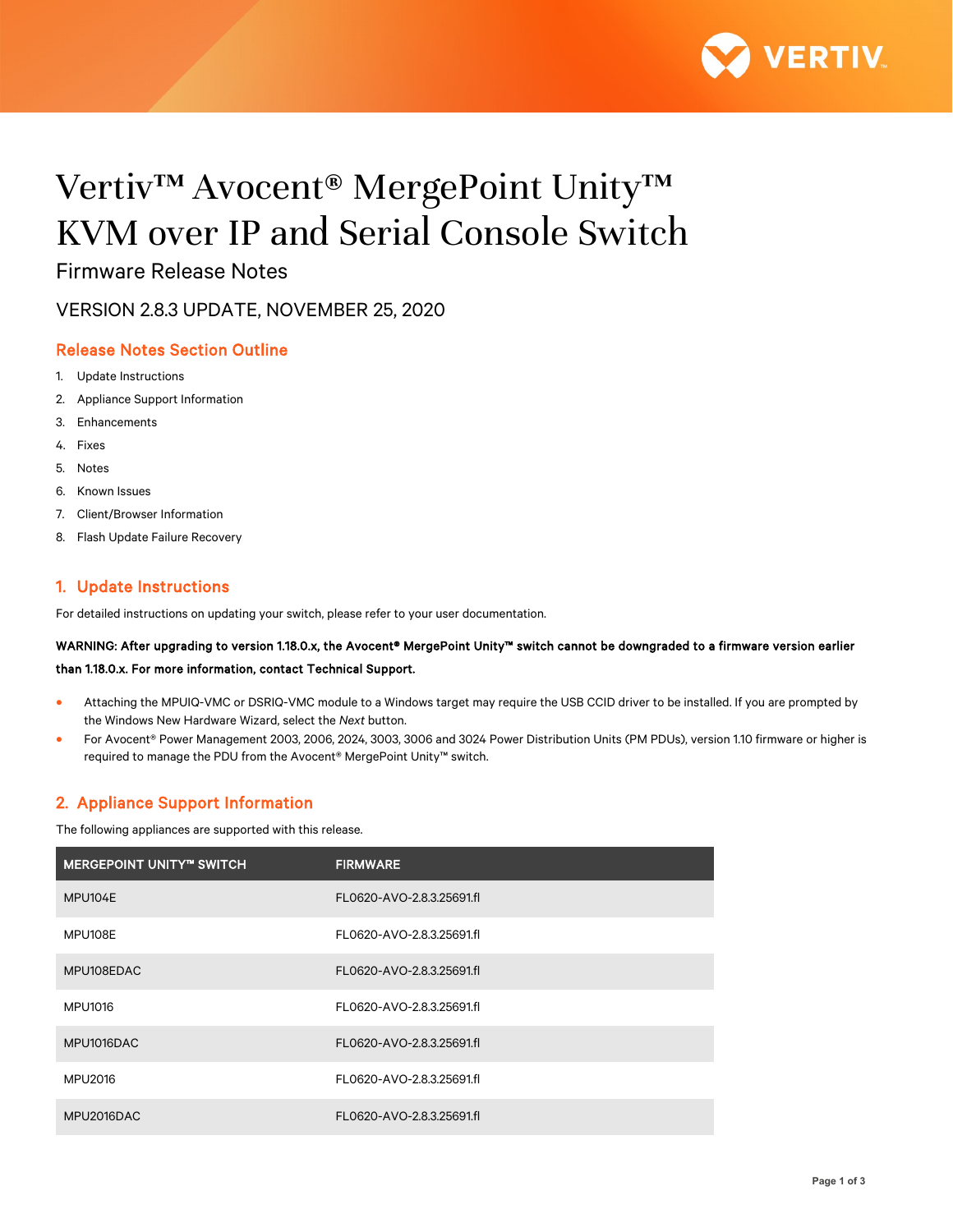

| <b>NERGEPOINT UNITY™ SWITCH</b> | <b>FIRMWARE</b>           |
|---------------------------------|---------------------------|
| MPU2032                         | FL0620-AVO-2.8.3.25691.fl |
| MPU2032DAC                      | FL0620-AVO-2.8.3.25691.fl |
| MPU4032                         | FL0620-AVO-2.8.3.25691.fl |
| MPU4032DAC                      | FL0620-AVO-2.8.3.25691.fl |
| <b>MPU8032</b>                  | FL0620-AVO-2.8.3.25691.fl |
| MPU8032DAC                      | FL0620-AVO-2.8.3.25691.fl |

#### NOTE: For CentOS targets, use a single or dual mouse cursor with AMS disabled.

#### 3. Enhancements

This release adds the following enhancements:

- Added serial support for the following Power Distribution Units (PDUs): NOTE: See the following Connecting to a Geist™ PDU section for details on connecting an Avocent® MergePoint Unity™ switch to a Geist™ PDU.
	- Geist™ PDUs with an IMD-3E-S controller, with firmware version 5.4.0 or higher.
	- Legacy Geist™ R-series PDUs with an RS-232 port.
- Added support to enroll the appliance in the Avocent® DSView™ 4.5 management software [Service Pack 10 (SP10) or higher] with 2048-bit certificate.
	- The On-Board Web Interface (OBWI) menu option is located by selecting *Sessions-General-Security.*
	- The default is 1024-bit.
- HTML5 viewer changes:
	- Added Copy/Paste text feature.
	- Alternate key to exit full screen is now F10.

#### NOTE: The user may configure a different key (F1-F24).

• Improved product security

#### Connecting to a Geist™ PDU

To connect an Avocent® MergePoint Unity™ switch to a Geist™ PDU:

- 1. Configure the Geist™ PDU serial port for 38400.
- 2. On the PDU, create an administrator user account for use by the Avocent® MergePoint Unity™ switch, then enter those login credentials into the Avocent® MergePoint Unity™ switch via the Power Devices page.
- 3. Using a rollover/null modem cable, connect the Geist™ PDU serial port to the Avocent® MergePoint Unity™ switch PDU port.

#### 4. Fixes

- Fixed issue with not detecting Smart Card (SCR331-LC1) when connected to the KVM switch (L3 #CAS-14552-D6G8G7).
- Fixed issue with Omnikey 3121 CAC Reader not working (L3 #CAS-16516-C3R5C9).
- Fixed issue with no video signal on Intel NUC 7 HDMI targets during boot sequence (L3 #CAS-02312-C0N7Z4, #CAS-10908-Z9D9J4).
- Fixed video/distortion issue with multiple open remote KVM sessions.
- Fixed issue with HTML5 viewer not working with a 4096-bit web certificate (L3 #CAS-24451-R7Q0S4)